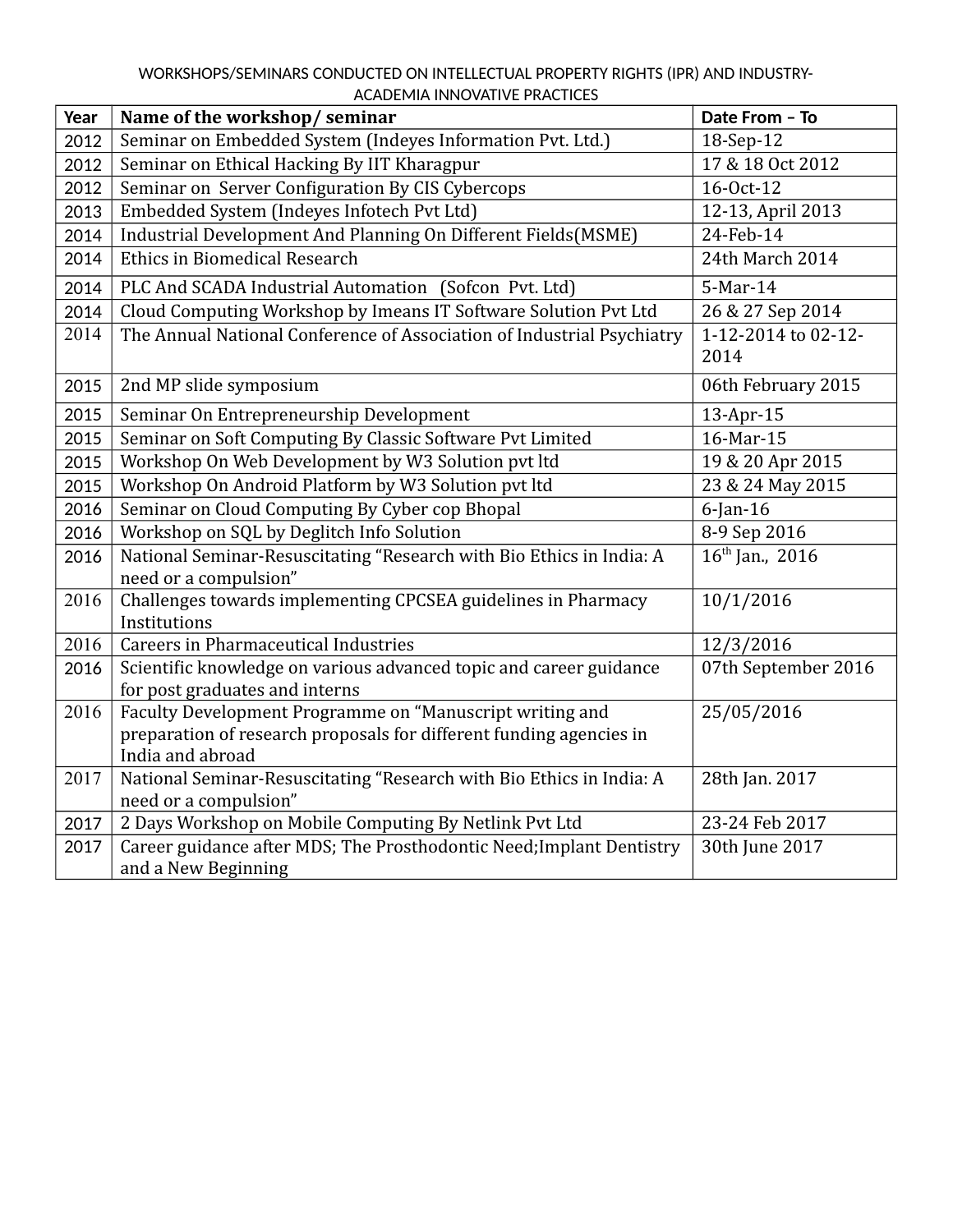## **Workshops and seminars the other research related workshops conducted at People's University are enlisted below**

| Year | Name of the workshop/seminar                                               | Date From - To               |
|------|----------------------------------------------------------------------------|------------------------------|
| 2012 | <b>Fiber Post and Posterior Composite</b>                                  | 31-Aug-12                    |
| 2012 | The Enigma Called Twin Block                                               | 10 to 11 October 2012        |
| 2012 | Perioesthetics in Dental Implantology                                      | 18-Oct-12                    |
| 2012 | Basic Course workshop on medical education technologies                    | 11 to 13 Oct 2012            |
| 2012 | Seminar on Cloud Computing By NIIT                                         | 11-Oct-12                    |
| 2012 | Group Discussion And Seminar On Engineering Computer<br>Software           | 23-Aug-12                    |
| 2012 | Seminar on- Ageing and Health: Good Health Adds Life to Years              | 13 <sup>th</sup> April, 2012 |
| 2012 | Sensory motor Integration                                                  | $1$ -Jun- $12$               |
| 2012 | Voijta Technique&Vestibular Rehabilitation                                 | 27-01-2012 to 28-01-2012     |
| 2012 | Anemia                                                                     | $2-Sep-12$                   |
| 2012 | Arive Alive , Road Safety Programme                                        | 6-Mar-12                     |
| 2012 | Apheresis                                                                  | 29-Mar-12                    |
| 2012 | Gait & Gait Analysis , Anthropemetry                                       | 21-07-2012 to 23-07-2012     |
| 2012 | mycobracterium tubercolosis                                                | 31-Mar-12                    |
| 2012 | Sujok & Accupressure                                                       | 28-Sep-12                    |
| 2012 | Basic of Diabetic Foot with Footcare in MIND                               | 8-Dec-12                     |
| 2012 | Effect of Chest Physiotherepy in post pulmonary<br><b>Embolectomy ARDS</b> | 10-Dec-12                    |
| 2012 | Cancer Awareness & Anti Cancer Diet: Mythto fact                           | $24$ -Jan-12                 |
| 2013 | Oral Submucous Fibrosis- The Coming Epidemics                              | 25-Feb-13                    |
| 2013 | WHO theme-'BLOOD PRESSURE TAKE CONTROL'                                    | 7th April 2013               |
| 2013 | Overseas Career in Dentistry                                               | 13-Mar-13                    |
| 2013 | World Tuberculosis Day- Dental screening and treatment camp                | 24th March 2013              |
| 2013 | No Tobacco Day                                                             | 31st May 2013                |
| 2013 | <b>Fundamentals of Research</b>                                            | $3$ -Jul-13                  |
| 2013 | Clinically persistent oral mucosal lesions                                 | $6$ -Jul-13                  |
| 2013 | Total Temporomandibular Joint Reconstruction: an Update                    | $11$ -Jul- $13$              |
| 2013 | World Population Day- Importance of world population day                   | 11th July 2013               |
|      | and Save the girl child                                                    |                              |
| 2013 | Lecture in Student welfare                                                 | $12$ -Jul-13                 |
| 2013 | Oral hygiene Day                                                           | $1$ -Aug- $13$               |
| 2013 | Dental Implants                                                            | 17th August 2013             |
| 2013 | Slim tips and soft approach make a difference- Colgate                     | 26th September 2013          |
| 2013 | Oral Histopathology and Microbiology                                       | 22nd October 2013            |
| 2013 | <b>Aesthetics with Direct Restorative</b>                                  | 29th October 2013            |
| 2013 | <b>Future Dental Professional Programme</b>                                | 22nd November 2013           |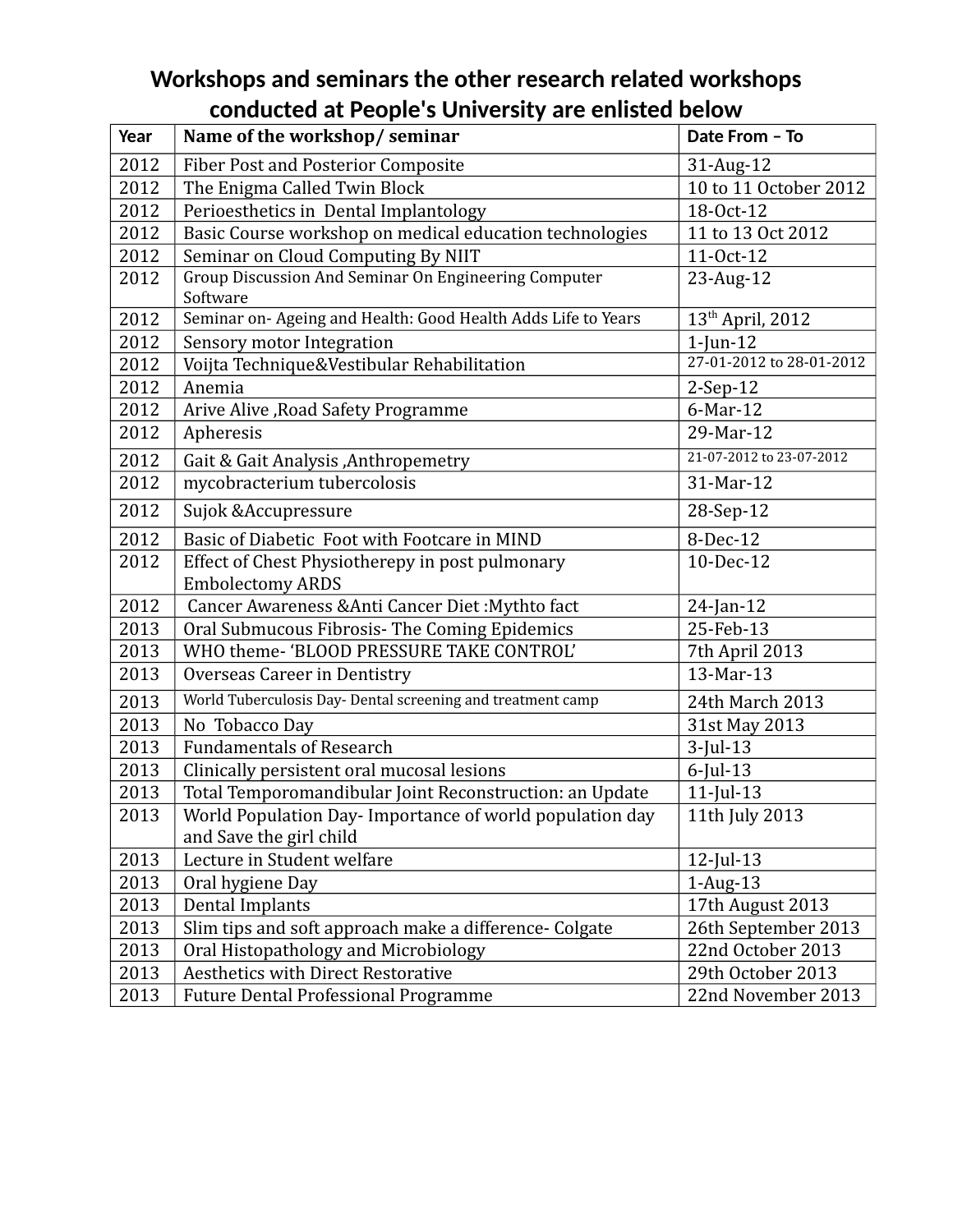| 2013 | PAN QUIZ CONTEST ZONAL ROUND                                                       | 26th November 2013           |
|------|------------------------------------------------------------------------------------|------------------------------|
| 2013 | National Seminar on Nano Technology                                                | 27-28 Feb 2013               |
| 2013 | "Robotryst-2013"                                                                   | 2012-13                      |
| 2013 | National Conference on:- Research Design: Transforming A<br>Maximum into A Minimum | 20 <sup>th</sup> April, 2013 |
| 2013 | The WAVE in Endodontics - the reciprocating way                                    | 20th February 2013           |
| 2013 | Oral Submucous Fibrosis - the coming epidemic                                      | 15th March 2013              |
| 2013 | Overseas Career in Dentistry                                                       | 14th March 2013              |
| 2013 | Maxillofacial Rehabilitation                                                       | 20 - 21st September<br>2013  |
| 2013 | <b>Banned Drugs</b>                                                                | 25th October 2013            |
| 2013 | <b>Colgate Future Dental Professionals</b>                                         | 16th November 2013           |
| 2013 | Workshop on Kinesiological tapping & Dry Needling                                  | 19-Feb-13                    |
| 2013 | Vocational Problems and Vocational placement                                       | 23-Mar-13                    |
| 2013 | <b>Effective Communication skills</b>                                              | 13-Apr-13                    |
| 2013 | Interview Skills & Resume writing                                                  | $15$ -Jun-13                 |
| 2013 | Disability Evaluation & Screening                                                  | 23-Oct-13                    |
| 2013 | National Health Programme                                                          | 14-Dec-13                    |
| 2013 | Road Safety (Arrive alive)                                                         | 22-Dec-13                    |
| 2014 | Concept building programme for BDS students & MDS<br>appraisals.                   | 24th January 2014            |
| 2014 | Dentist Day                                                                        | 6th March, 2014              |
| 2014 | World Health Day                                                                   | 7th April, 2014              |
| 2014 | <b>Fixed Prosthodontics- Webinar</b>                                               | 15th April 2014              |
| 2014 | Overseas career in Dentistry                                                       | 30th May 2014                |
| 2014 | No Tobacco Day                                                                     | 31st May 2014                |
| 2014 | <b>Practice Management</b>                                                         | 2nd July 2014                |
| 2014 | Oral Hygiene day                                                                   | 1st August 2014              |
| 2014 | <b>Exodontia Revisited</b>                                                         | 6th August 2014              |
| 2014 | Forensic Odontology                                                                | 12th August 2014             |
| 2014 | Literature Search and Manuscript Preparation                                       | 16th September 2014          |
| 2014 | Minimum drilling maximum stability on implantology                                 | 8th October 2014             |
| 2014 | Teeth Fiesta                                                                       | 8t-13th November<br>2014     |
| 2014 | <b>Higher Education in USA</b>                                                     | 21st November 2014           |
| 2014 | World AIDS day                                                                     | 1st December 2014            |
| 2014 | <b>Mentoring Medical Students</b>                                                  | 19-Apr-14                    |
| 2014 | 11 Day Circuit Designing Workshop For VI Sem Students.                             | 12-22 May 2014               |
| 2014 | Robotryst-2014                                                                     | 2013-14                      |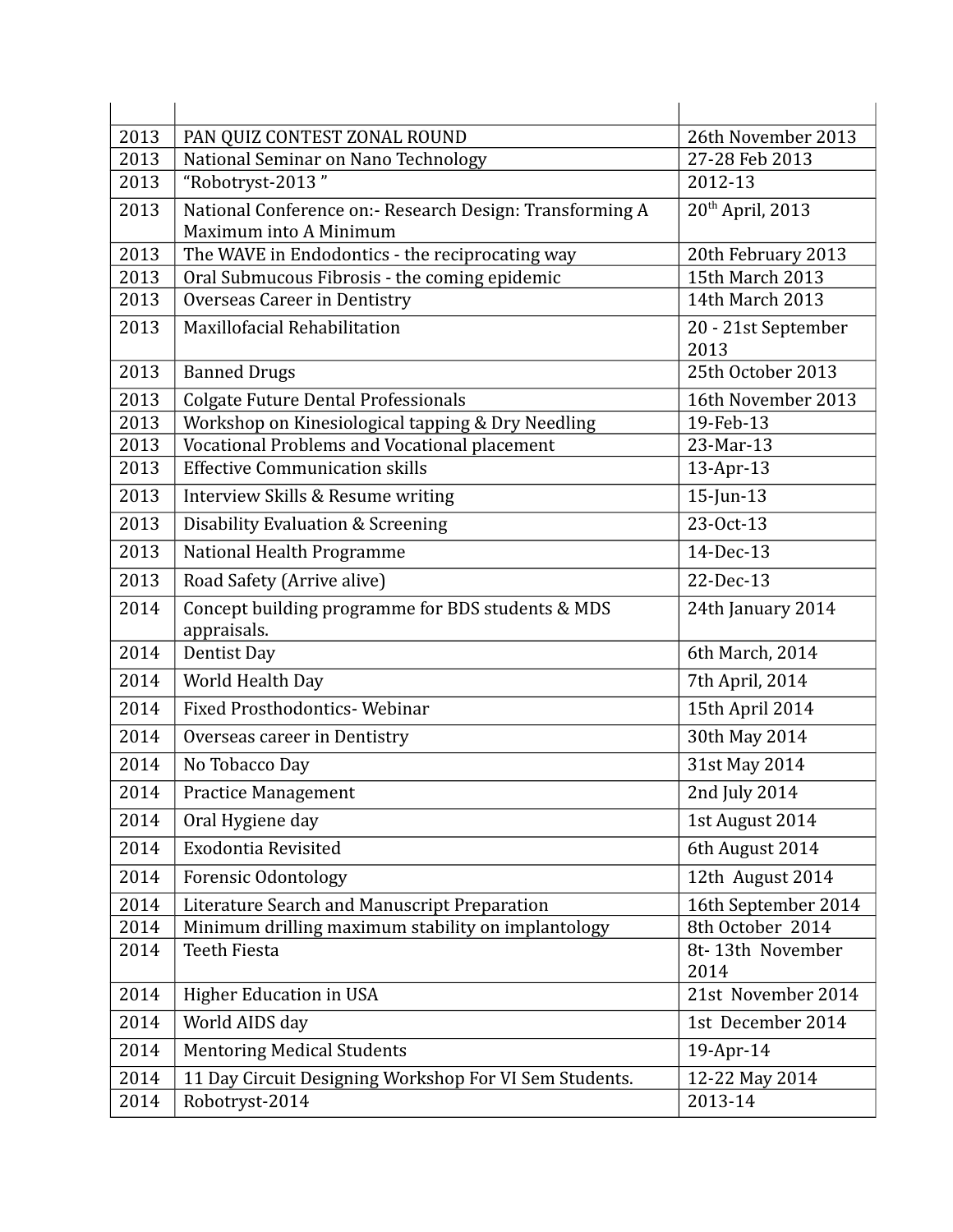| 2014 | Seminar                                                                                                               | 2014                       |
|------|-----------------------------------------------------------------------------------------------------------------------|----------------------------|
| 2014 | Workshop On Automobile Engine Design                                                                                  | 28-29 Nov 2014             |
| 2014 | Post & Core - a vision for excellence                                                                                 | 10th February 2014         |
| 2014 | Sampling in Bias ans Research                                                                                         | 28th March 2014            |
| 2014 | <b>Concept Building Program</b>                                                                                       | 6th Feb 2014               |
| 2014 | <b>Stress Management</b>                                                                                              | 3rd April 2014             |
| 2014 | Leukoplakia - facts and figures, Controversies and Panel<br>Discussion                                                | 15th April 2014            |
| 2014 | <b>Introduction to SPSS</b>                                                                                           | 1st July 2014              |
| 2014 | Dentistry across the globe                                                                                            | 4th August 2014            |
| 2014 | Medical Emergencies in Dental Practice & BLS                                                                          | 22nd August 2014           |
| 2014 | Literature Search and Manuscript preperation                                                                          | 16th September 2014        |
| 2014 | <b>Esthetic Dentistry</b>                                                                                             | 7th October 2014           |
| 2014 | Research Methods, Educational Opportunities for BDS                                                                   | 14th November 2014         |
| 2014 | <b>Clinical Photography</b>                                                                                           | 31st March 2014            |
| 2014 | <b>Communication skills</b>                                                                                           | $20$ -Jan-14               |
| 2014 | WomenGrievance & assistence                                                                                           | 20-Feb-14                  |
| 2014 | Mayofacial Therapy                                                                                                    | 29-Sep-14                  |
| 2014 | Pevention of sports injure & Phyometric                                                                               | 1-Dec-14                   |
| 2014 | <b>Cyriax Principal Treatment</b>                                                                                     | 8-Dec-14                   |
| 2015 | Career in Pharmacy                                                                                                    | 1/12/2015                  |
| 2015 | <b>Basics of Organic Chemistry</b>                                                                                    | 9/10/2015                  |
| 2015 | Training & motivational programme                                                                                     | 4/9/2015                   |
| 2015 | Rational Use of Antimicrobials                                                                                        | 24/09/2015                 |
| 2015 | Orthodontic Seminar                                                                                                   | 16th January 2015          |
| 2015 | International Oral and Maxillofacial Surgeons' Day                                                                    | 13th February 2015         |
| 2015 | <b>PCDS Blood Donors forum</b>                                                                                        | 23rd February 2015         |
| 2015 | <b>Constitution of India</b>                                                                                          | 20th November 2015         |
| 2015 | Tobacco Control- Globally, Nationally, At State and by you                                                            | 21st and 22nd              |
|      |                                                                                                                       | December 2015              |
| 2015 | Workshop on Scientific Writing                                                                                        | 27 and 28 November<br>2015 |
| 2015 | Basic Course workshop on medical education technologies                                                               | 30 Apr to 2 May 2015       |
| 2015 | Workshop on Dental Education Technology                                                                               | 25-27 June 2015            |
| 2015 | Webinar On Biomechanics                                                                                               | 4-Mar-15                   |
| 2015 | Light Electric Vehicle An Automobile Design                                                                           | 26-28 Oct 2015             |
| 2015 | Mock Drill for Fire, Prevention & Fire Fighting organized in<br>People's College of Nursing & Research Centre, Bhopal | 22nd August, 2015          |
| 2015 | Animal tissue cell culture                                                                                            | 21st April 2015            |
|      |                                                                                                                       |                            |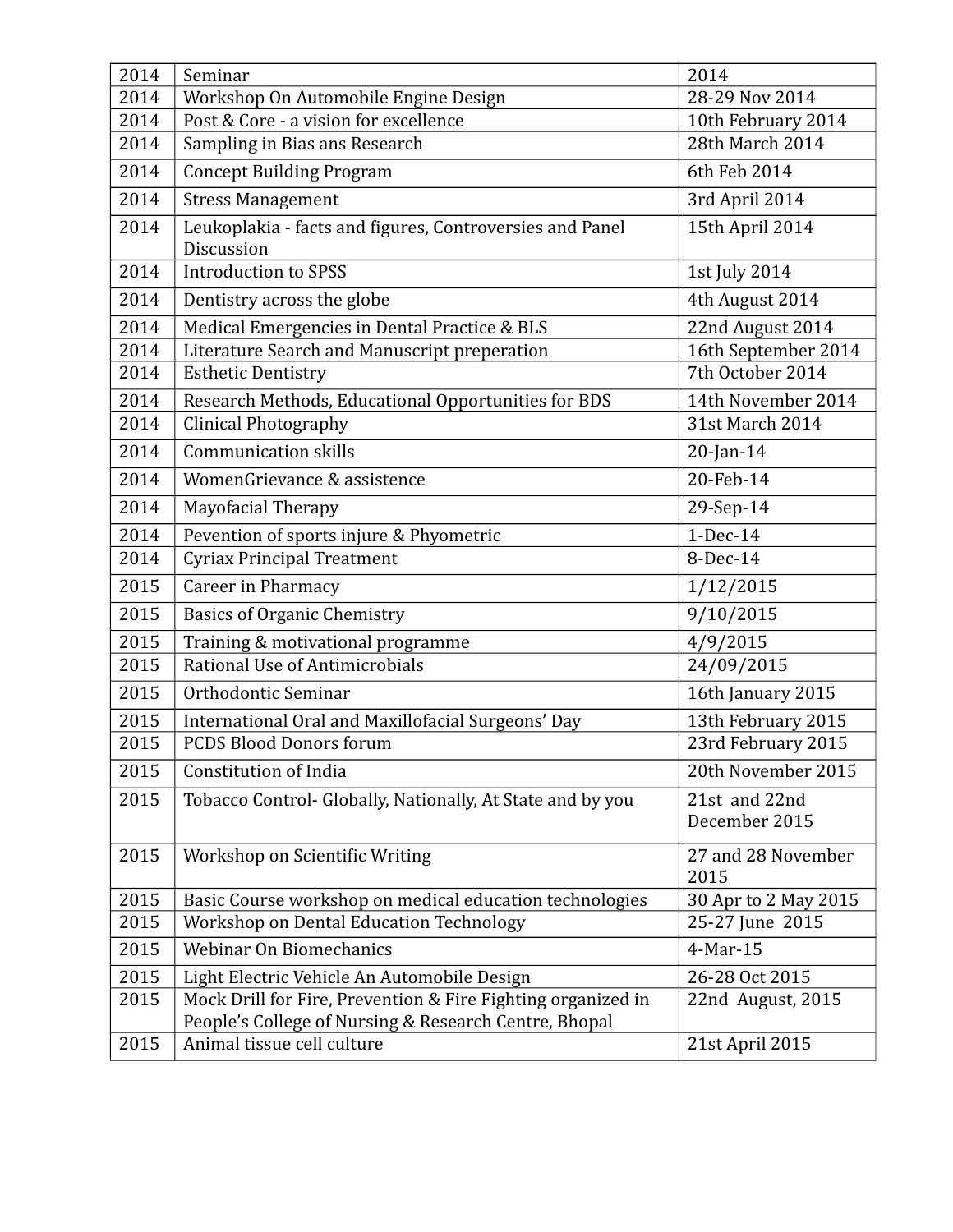| 2015 | Troubleshooting in Endodontics & Recent advances in<br>Composites             | 6th April 2015         |
|------|-------------------------------------------------------------------------------|------------------------|
| 2015 | <b>Food Safety</b>                                                            | 7th April 2015         |
| 2015 | Anti - ragging awareness                                                      | 22nd November 2016     |
| 2015 | <b>Blood Donation camp</b>                                                    | $12$ -Jan- $15$        |
| 2015 | Cancer awareness                                                              | 4-Feb-15               |
| 2015 | <b>Hospital Acquired Injections</b>                                           | 12-Mar-15              |
| 2015 | Role of yoga in rehab of cardiac & neurological patients                      | 21-Mar-15              |
| 2015 | Laboratory Diagnosis of injections diseases                                   | $2-Apr-15$             |
| 2015 | Antimicological Chemotherepy                                                  | 14-Oct-15              |
| 2015 | Scholarship Related                                                           | 27-Nov-15              |
| 2015 | Medical screening for physiotherepy                                           | 28-Dec-15              |
| 2016 | Diagnostic Challenges- A Surgical Pathologist Perspective                     | 18th March 2016        |
| 2016 | 17th IACDE & IES Post Graduate Convention                                     | 1st - 3rd April 2016   |
| 2016 | World Health Day                                                              | 07th April 2016        |
| 2016 | World No Tobacco Day                                                          | 31st May 2016          |
| 2016 | World No Tobacco Day                                                          | 31st May 2016          |
| 2016 | Dentistry today and How to cope with it as young<br>professional.             | 14th June 2016         |
| 2016 | An Insight into Forensic Odondology                                           | 18th July 2016         |
| 2016 | Oral hygiene Day                                                              | $2$ -Jul-16            |
| 2016 | Management of endodontic emergencies and access<br>preparation in endodontics | 19th October 2016      |
| 2016 | Oral radiology day                                                            | 8th November 2016      |
| 2016 | Kid's Fashion show for dental awareness                                       | 10th November 2016     |
| 2016 | World AIDS day                                                                | 1st December 2016      |
| 2016 | Workshop on Pharmacovigilance                                                 | 20-Feb-16              |
| 2016 | Basic Course in Education Technology for health<br>Professionals              | 15-19 November<br>2016 |
| 2016 | Career guidance for Interns                                                   | 7th September 2016     |
| 2016 | Diagnostic Challenges - a surgical pathologist's perspective                  | 18th March 2016        |
| 2016 | Electrotherepy review                                                         | $4$ -Jan-16            |
| 2016 | Meditation                                                                    | 12-Mar-16              |
| 2016 | <b>Disability Evaluation</b>                                                  | 19-Mar-16              |
| 2016 | <b>T.B.Awareness</b>                                                          | 21-Mar-16              |
| 2016 | Cancer awareness                                                              | $2-Apr-16$             |
| 2016 | World Malaria day                                                             | 25-Apr-16              |
| 2016 | World Malaria day                                                             | 25-Apr-16              |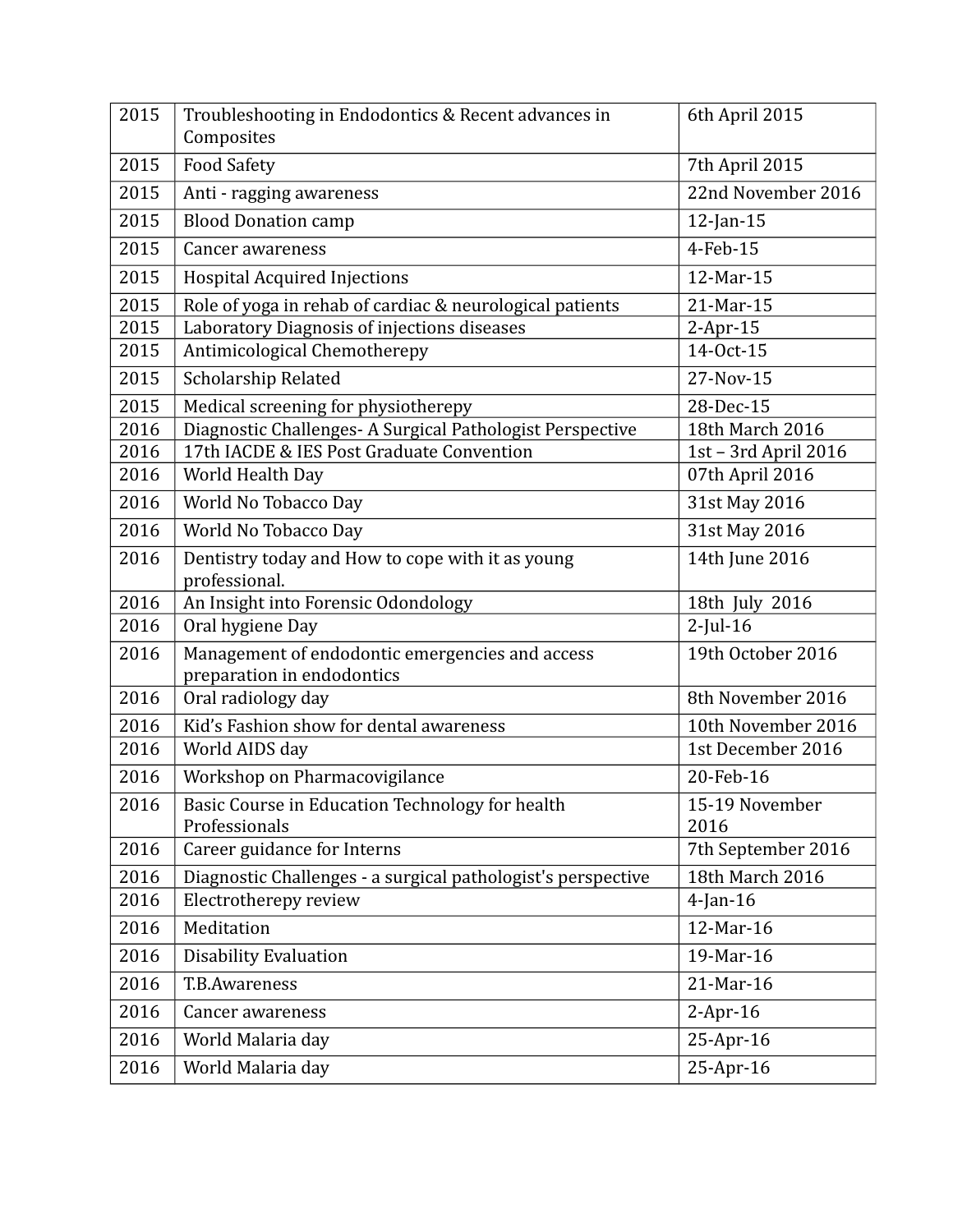| 2016 | Cognitive behavior Therepy on Mental health                                                                         | 26-Jul-16                                         |
|------|---------------------------------------------------------------------------------------------------------------------|---------------------------------------------------|
| 2016 | Workshop on yoga &physical Health                                                                                   | $27$ -Jul-16                                      |
| 2016 | Services and adversity                                                                                              | 8-Aug-16                                          |
| 2016 | Personal & Professional Standards                                                                                   | 10-Aug-16                                         |
| 2016 | Principals of Administration & Orientration On Anti-Ragging                                                         | 10-Aug-16                                         |
| 2016 | Advanced Physiotherepy Intervention in Shoulder Condition                                                           | $1-0ct-16$                                        |
| 2016 | Gender Sensitization Prevention and Means of Redressal                                                              | $1-0ct-16$                                        |
| 2016 | <b>Scholarship Process Orientation</b>                                                                              | 22-Oct-16                                         |
| 2016 | Safe blood Donation                                                                                                 | 8-Dec-16                                          |
| 2016 | Workshop on "Recent Advances in Microbiology"                                                                       | 12/2/2016<br>to13/2/2016                          |
| 2016 | 1 <sup>st</sup> Hands-on Training Course on Essentials of Nucleic Acid<br>Research                                  | 8/9/2016 to 10/9/2016                             |
| 2016 | 2 <sup>nd</sup> Hands Hands-on Training Course on Essentials of Nucleic                                             | 26/9/2016 to                                      |
|      | Acid Research                                                                                                       | 28/9/2016                                         |
| 2016 | 3rd Hands Hands-on Training Course on Essentials of Nucleic                                                         | 29/9/2016 to                                      |
|      | Acid Research                                                                                                       | 1/102016<br>15/11/2016 to                         |
| 2016 | Hands-on Training Course on Animal Cell Culture Techniques                                                          | 17/11/2016                                        |
| 2017 | The Prosthodontics Day                                                                                              | 23rd January 2017                                 |
| 2017 | Implantology - Plan and Treat                                                                                       | 7th February 2017                                 |
| 2017 | World Health Day- Depression- Let's talk                                                                            | 7th April 2017                                    |
| 2017 | <b>BLS &amp; ACLS WORKSHOP</b>                                                                                      | 18th -20th July 2017                              |
| 2017 | Oral Hygiene Day                                                                                                    | 2nd August 2017                                   |
| 2017 | 1. Chemotherapy In H&N cancer. 2. Role of Surgery in H&N<br>cancer.                                                 | 3rd August 2017                                   |
|      |                                                                                                                     |                                                   |
| 2017 | Diagnosis, Treatment plan & Prognosis in Endodontics                                                                | 9th August 2017                                   |
| 2017 | Workshop on Research Methodology for Post Graduates                                                                 | 22-Jul-17                                         |
| 2017 | One-Day Training on Basic of Statistics                                                                             | 16-21 January 2017                                |
| 2017 | Online Faculty Development Program On Networking<br>Simulation & Related Technologies in Computer Sciences<br>Dept. | 8 to 10 march, 15-17<br>march 22-24 march<br>2017 |
| 2017 | Online Faculty Development Program On Power System<br>Design & Analysis. In Electrical Dept.                        | 8 to 10 march, 15-17<br>march 22-24 march<br>2017 |
| 2017 | Online Faculty Development Program On PCB Design And<br>Circuit Simulation in . In Electrical Dept.                 | 11,18,25 March 2017                               |
| 2017 | Perio-restorative Doctrines for better tissue longevity                                                             | 2nd April 2017                                    |
| 2017 | Risk Factors in Implantology                                                                                        | 14th May 2017                                     |
| 2017 | Soft Skills in Dentistry                                                                                            | 13th May 2017                                     |
| 2017 | Writing Grant applications for research<br>Maintenance of Oral Hygiene                                              | 4th February 2017<br>22nd March 2017              |